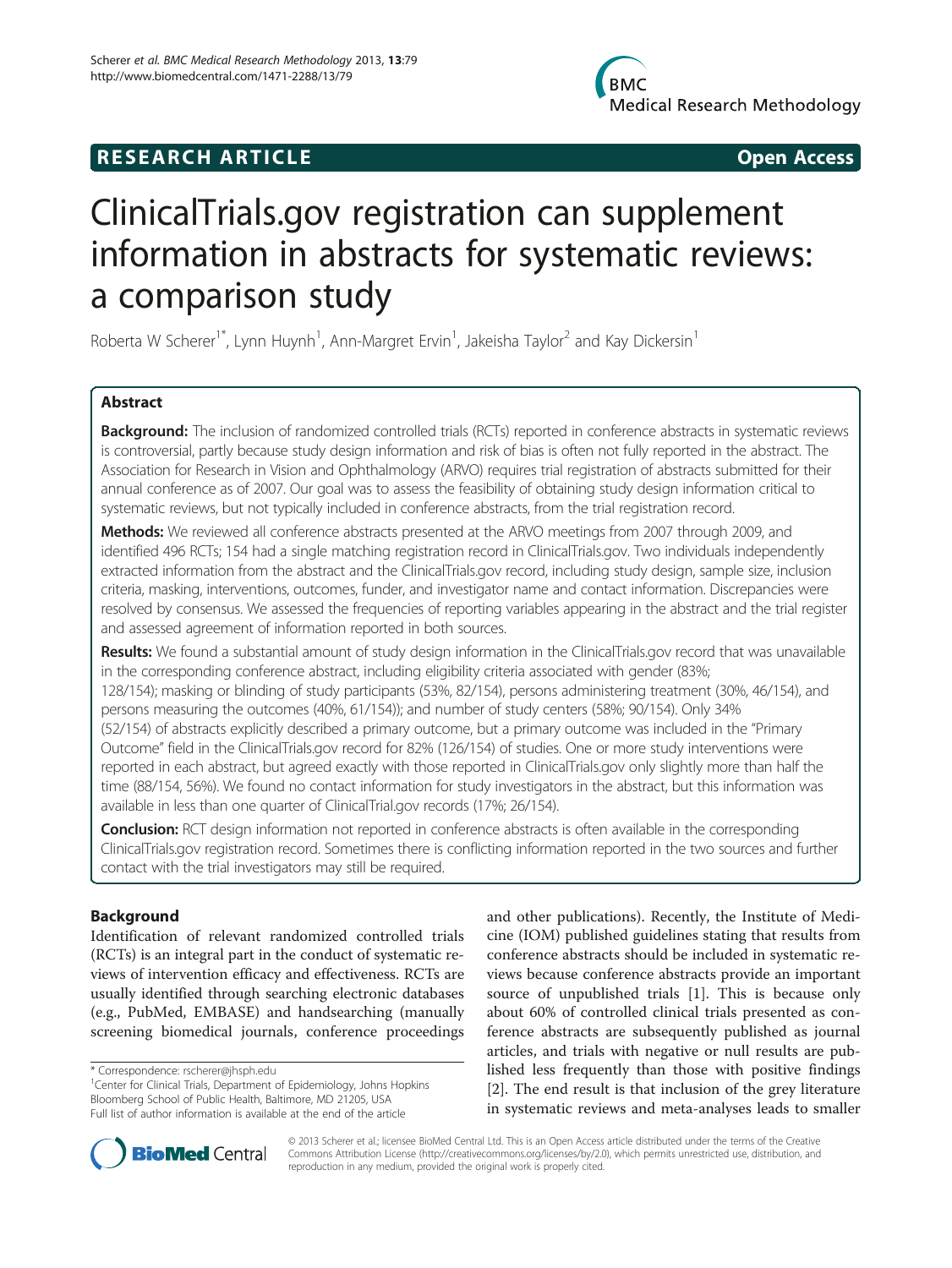treatment effect sizes overall [[3\]](#page-7-0). This presents a problem for systematic reviewers, however, as reporting of study design in abstracts is poor [\[4](#page-7-0)] and results reported are often preliminary. Furthermore, there are concerns that abstracts rarely undergo peer review. Although adoption of CONSORT reporting guidelines for conference abstracts may lead to some improvement over time, controversy remains about whether to include conference abstracts in systematic reviews [[5](#page-7-0)[-7](#page-8-0)].

One approach to learning more about critical design elements of trials reported only in conference abstracts is to seek information from other sources. For example, a trials register such as ClinicalTrials.gov includes key protocol items relevant to determining eligibility and performing critical appraisal of a study.

We hypothesized that information included in a trials register record could be used to supplement the sparse information on study design presented in a conference abstract. To test the hypothesis, we obtained reports of RCTs presented at the annual meeting of the Association for Research in Vision and Ophthalmology (ARVO) from 2007 to 2009; this is an international meeting of more than 10,000 attendees. The ARVO organizers require that any abstract submitted for presentation at the annual meeting that describes a concurrently controlled trial must be registered in an electronically searchable, publicly available trials register [\[8](#page-8-0)]. The online conference abstract submission form includes a box in which abstract authors reporting controlled clinical trials are asked to supply the name of the trials register and the trial registration number where the trial was registered. Accompanying instructions include a definition of a clinical trial and a hyperlink to a frequently asked questions page that describes trials registers, including a drop-down menu of acceptable registers. A previous study showed that when authors complied with this requirement, about 90% reported registering trials at ClinicalTrials.gov [[9\]](#page-8-0).

# Methods

## Identification of included randomized controlled clinical trials

We reviewed all abstracts presented at the ARVO meetings from 2007 through 2009 (submitted through December 2008). Abstracts were classified as RCTs using the definition provided in the Cochrane Collaboration's Handsearching Training Manual: "a study in which individuals (or other units) followed in the trial were definitely assigned prospectively to one of two (or more) alternative forms of health care using random allocation" [[10\]](#page-8-0). One person hand searched the ARVO annual meeting abstracts online at http://www.arvo.org. A second person reviewed all studies classified as an RCT by the handsearcher and another person reviewed a sample of

abstracts not classified as an RCT [\[9](#page-8-0)]. Discrepancies were resolved by consensus.

Two individuals independently extracted information about trial registration as reported for each abstract, including the name of the organization listed in the trial registration box and information in the box designated for the registration identification number. Abstracts listing more than one registration number or not listing any number were excluded from further analysis. Because 88% (276/312) of RCTs reporting a trials register listed ClinicalTrials.gov as the trials register [[9\]](#page-8-0), we chose to include only ClinicalTrials.gov records in our study. We entered the trial register number provided in the search box at<http://www.clinicaltrials.gov> and classified numbers as valid if a matching trial was identified in ClinicalTrials.gov, and invalid if the search yielded no results. We did not attempt to identify a ClinicalTrials.gov registration record for trials whose investigators had not included a registration number. We retrieved all ClinicalTrials.gov records for trials as posted (i.e., including amendments incorporated in the record at the time of retrieval) from May and June, 2009.

Two persons independently reviewed the abstract-ClinicalTrials.gov pairs for inclusion. We excluded abstract-ClinicalTrials.gov pairs that described secondary analyses of trial data (e.g., analyses of ancillary study data), nested case–control studies from RCT data, and methodological studies associated with the RCT, because the objective of our study was to compare descriptions of the original RCT design; we also excluded pairs where the ClinicalTrials.gov record stated that assignment to treatment was not randomized.

## Abstraction of study design characteristics

We extracted information from both the abstract and the ClinicalTrials.gov record, including type of randomized comparison (parallel, cross over, cluster), multi-center status (yes/no), number randomized, and inclusion criteria related to demographic characteristics of the study population (i.e., adults, children, included sexes, presence of a disease or condition, and/or healthy volunteers). Masking was characterized separately as yes/no for study participants, treatment administrators, and outcome assessors. The study intervention, primary outcome, secondary outcomes, and study funder(s) were extracted verbatim from the abstract and the ClinicalTrials.gov record. We classified an outcome as the "primary" outcome in the abstract only if it was explicitly stated as such, and in the ClinicalTrials.gov record only if it was included in the "Primary Outcome" field in the tabular view of the record. We classified all other outcomes reported as "nonprimary" outcomes. The study funder was abstracted from the "Support" field of the abstract and either the "Sponsor" or "Collaborator" field in the ClinicalTrials.gov record.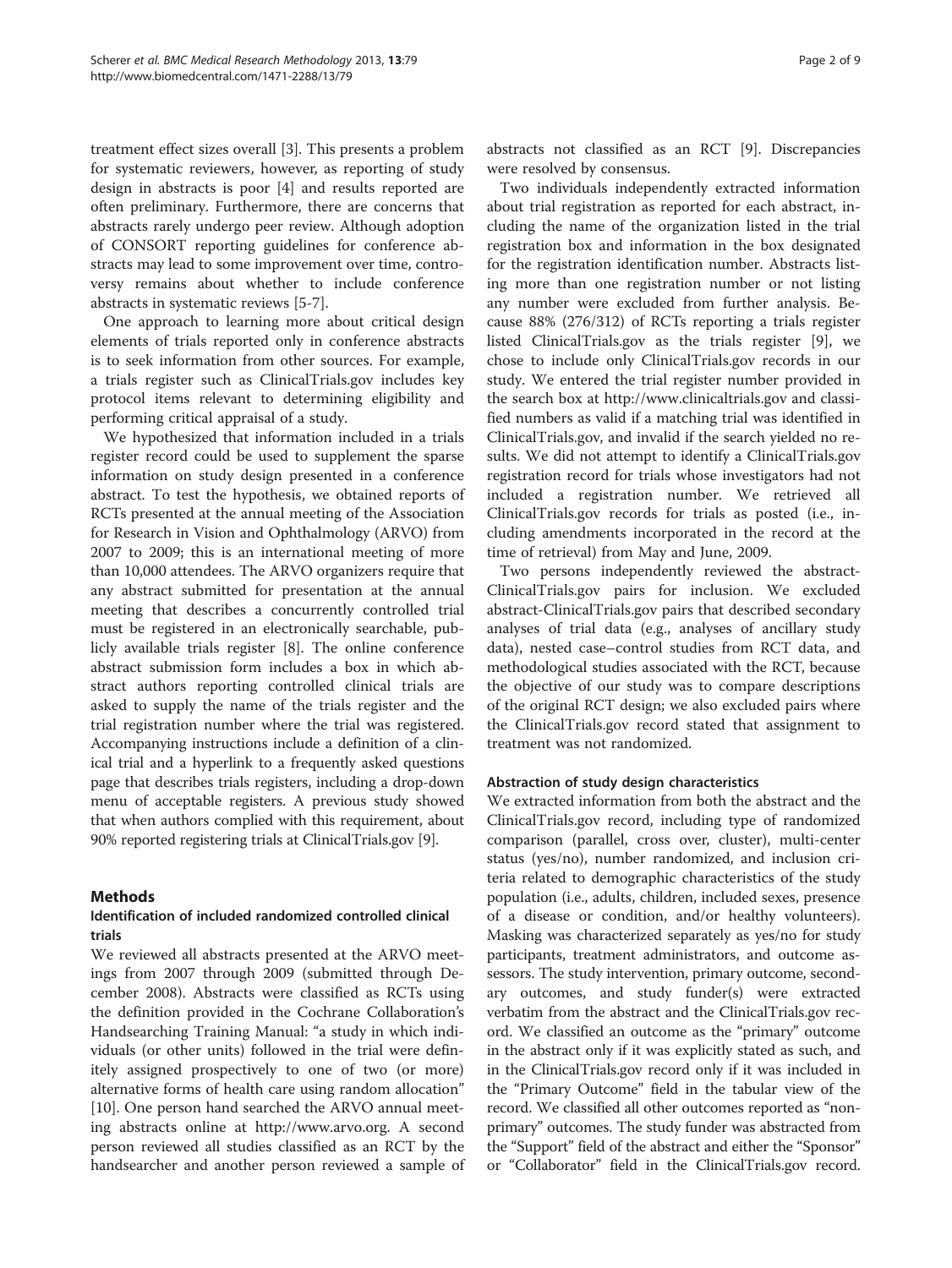We classified funders as industry or non-industry. If the study funder was unclear, we classified it as non-industry as a conservative measure. We also collected information about study status as reported in ClinicalTrials.gov ("not yet recruiting", "recruiting", "active", or "not recruiting, completed"). If more than one abstract had the same registration number, we extracted information from all relevant abstracts and reported it on a single data abstraction form. We also extracted the presence of a contact name, telephone number, and e-mail address from the ClinicalTrials.gov record. All data were abstracted independently by two abstractors (RWS, LH, KD, AE, JT) on pre-tested paper data collection forms; we extracted all information from the abstract before we extracted information from the ClinicalTrials.gov record. Discrepancies were resolved by consensus. All data from the paper forms were entered into an Access database.

## Data analyses

We assessed frequencies of reporting variables in the abstract and the trials register. We assessed the concordance between study design characteristics that were described in both the conference abstract and the trials register record by comparing reports of variables across abstract-ClinicalTrials.gov pairs. We determined whether a design characteristic that was not described in the abstract was present in the trials register. We also compared information reported in both sources and characterized the level of agreement as full, partial, or no agreement. If the abstract and the ClinicalTrials.gov record agreed exactly or nearly exactly, we classified this as full agreement. A more precise definition of an outcome in the abstract (or register) was classified as partial agreement while a completely different outcome in the abstract was classified as a new outcome. We further categorized partial agreement by type of disagreement and source of additional information (i.e., the abstract or the ClinicalTrials.gov record). We used SAS Version 9.2 (SAS Institute, Carey, NC) to perform all analyses.

# Results

## Registration of clinical trials

The handsearching results have previously been reported [[9\]](#page-8-0). Only 2.8% (496/17,953) of all abstracts presented at ARVO from 2007 to 2009 described results of an RCT; 276 of these reported registration in ClinicalTrials.gov. Excluding abstracts not meeting our eligibility criteria resulted in 158 abstracts. We also excluded 4 abstracts in which the ClinicalTrials.gov record classified the study as not randomized. We linked each of the remaining abstracts with a single ClinicalTrials.gov registration number, resulting in 154 abstract-ClinicalTrials.gov pairs for analysis (see Figure 1).

# General study design

We observed generally good agreement on the randomized intervention comparison described in the abstract with what was reported in ClinicalTrials.gov (80.5%, 124/154) (see Table [1](#page-3-0)). Whether a trial was single or multi-center was the same in 39 pairs, different in 13, and not reported in either source for 12 pairs. For the remaining 90 pairs, no information on multi-center

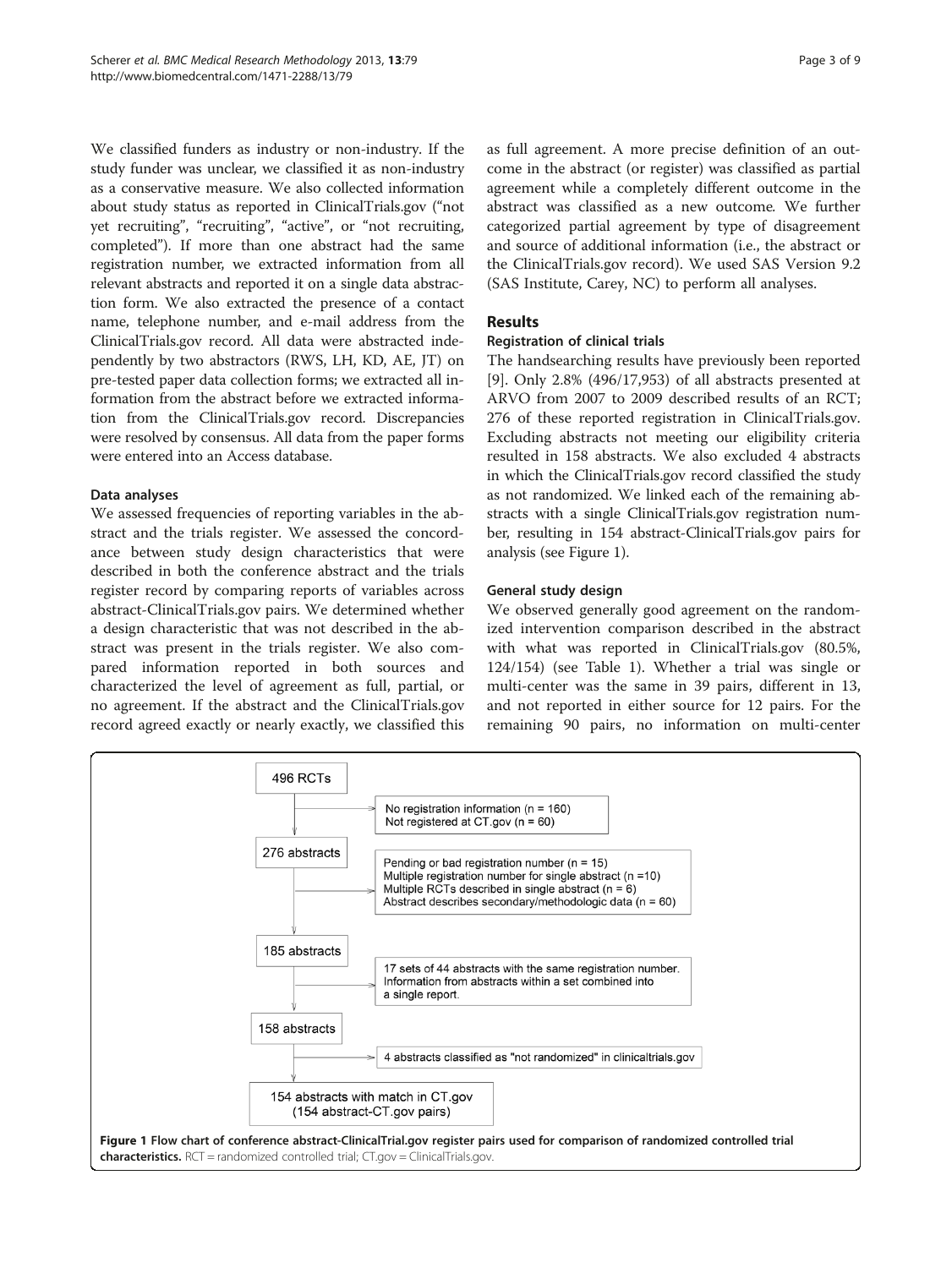| Abstract              | ClinicalTrials.gov |            |         |                            |                  |          |                       |
|-----------------------|--------------------|------------|---------|----------------------------|------------------|----------|-----------------------|
|                       | <b>Parallel</b>    | Cross-over | Cluster | Within person <sup>®</sup> | <b>Factorial</b> | Other    | Total number of pairs |
| Parallel              | 97                 |            |         |                            |                  |          | 112                   |
| Cross-over            |                    | 20         |         |                            |                  | 0        | 22                    |
| Cluster               | 0                  | 0          |         |                            | $\Omega$         | $\Omega$ |                       |
| Within person*        | 8                  |            |         | 6                          | $\Omega$         |          | 16                    |
| Factorial             | 0                  | 0          | $\circ$ |                            | 0                | 0        | 0                     |
| Other                 |                    |            |         |                            | $\Omega$         | 0        |                       |
| Total number of pairs | 108                | 27         |         |                            |                  | 8        | 154                   |

<span id="page-3-0"></span>Table 1 Agreement between conference abstract and ClinicalTrials.gov register on design of randomized comparison (n = 154 abstract-ClinicalTrials.gov pairs)

\* Trials in which the unit of randomization is not the individual, but an organ or part of the body (e.g., eyes).

status was available in the abstract, but was reported in ClinicalTrials.gov.

#### Inclusion criteria

There was agreement between the abstract and ClinicalTrials.gov record on inclusion criteria related to age, the presence of a disease or condition, and whether the trial participants were healthy volunteers (see Figure 2). The inclusion criterion of sex was rarely reported in the abstract, but when it was reported, the information usually agreed with what was reported in ClinicalTrials.gov. In contrast, the inclusion of men and/or women was always included in the ClinicalTrials.gov record.

#### Intervention

At least one experimental and one control intervention was reported in both the abstract and the ClinicalTrials. gov record. We observed good agreement in the intervention reported in the abstract with that reported in ClinicalTrials.gov when looking at the broad categories of treatment, prevention, diagnostic tests, and other (Table 1). However, there was less agreement when we compared more precise descriptions of the interventions. The interventions described in the abstract and the ClinicalTrials.gov record agreed exactly for 56% (88/154) of pairs, while 37% (57/154) of pairs agreed partly and 6% (9/154) of pairs did not agree (see Table [2](#page-4-0) for examples of disagreements). In eight pairs, partial agreement involved small differences in the description of the intervention (e.g., 100 μl versus 110 μl of a drug), and in 49 pairs, partial agreement involved additional information about the intervention (e.g., dosage, time of administration, duration, etc.) in one source that was unavailable in the other. In 12 pairs, additional information was present only in the ClinicalTrials.gov record, and in 29 pairs additional information was present only in the abstract. For eight pairs, additional complementary information was present in both sources. Partial agreement also involved additional treatment arms: authors reported between one and four additional treatment arms in 11 ClinicalTrials.

gov records and between one and six additional treatment arms in 25 abstracts.

#### Masking or blinding

We extracted information on masking separately for study participants, treatment administrators, and outcome assessors, finding that the ClinicalTrials.gov record frequently provided information on masking that was not available in the abstract (Figure [3\)](#page-5-0).

#### Sample size

The number of study participants or sample size was reported in both the abstract and ClinicalTrials.gov for the majority (136/154, 88%) of studies. There were eight studies in which a sample size was reported in the trials



ClinicalTrials.gov pairs that agree (black) or disagree (gray) on eligibility criterion, or where information on a criterion was provided in the ClinicalTrials.gov record but not the abstract (white). Eligibility criteria assessed are inclusion of adults, children, healthy volunteers, presence of a condition, men and/or boys, and women and/or girls and were categorized as present or not present. CT.gov = ClinicalTrials.gov.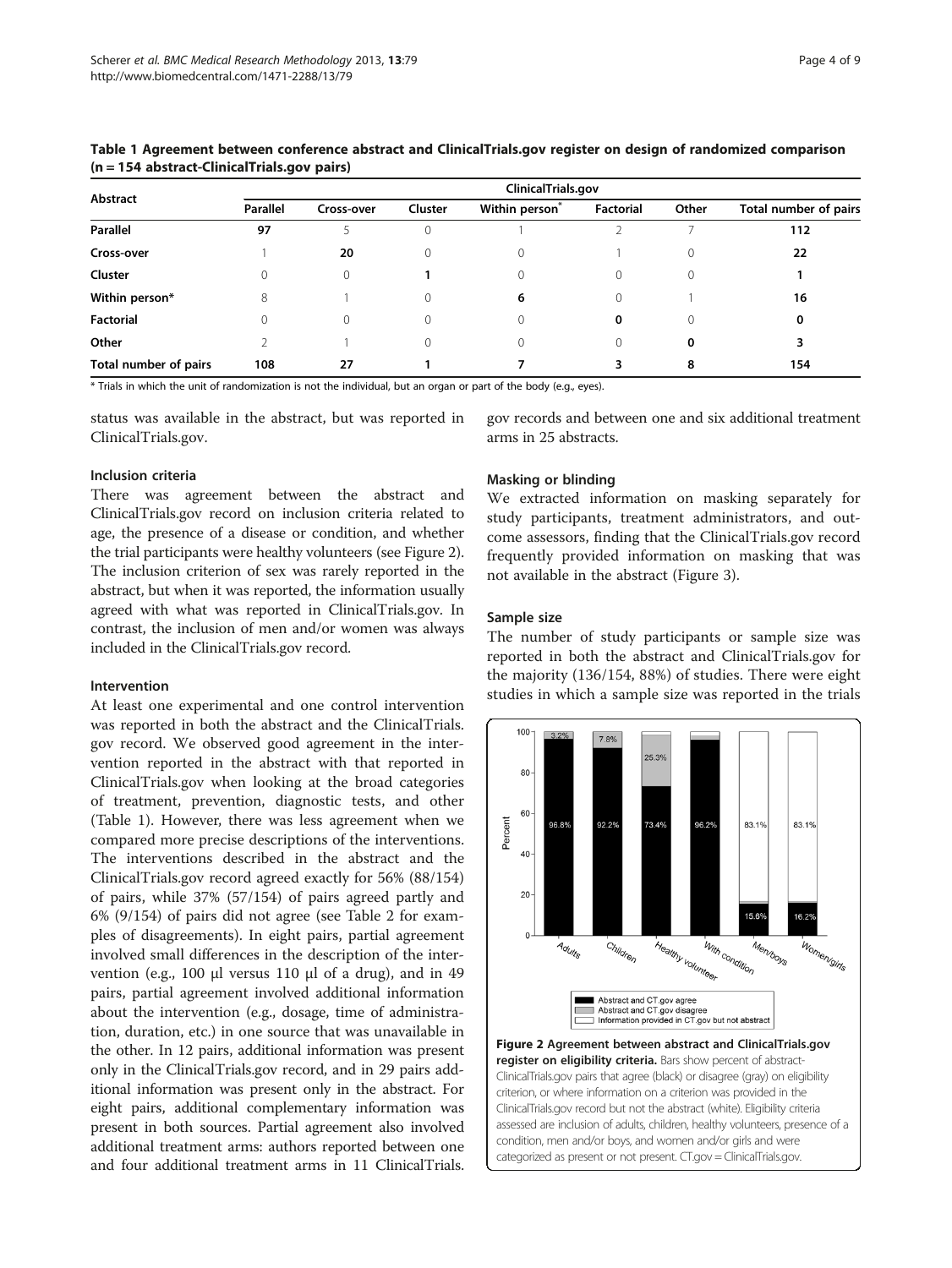| Abstract                                                                                                 | ClinicalTrials.gov                                                                            |  |  |
|----------------------------------------------------------------------------------------------------------|-----------------------------------------------------------------------------------------------|--|--|
| 1 1. lutein, zeaxanthin and long chain polyunsaturated fatty<br>acids (LCPUFAs)                          | 1. lutein, zeaxanthin, and 3 omega polyunsaturated fatty acid (PUFA)                          |  |  |
| 2. lutein and zeaxanthin                                                                                 | 2. placebo for 3 omega (PUFA)                                                                 |  |  |
| 3. LCPUFAs, docosahexanoic acid, and eicosapentanoic                                                     | 3. placebo for lutein, zeaxanthin and 3 omega PUFA                                            |  |  |
| acid                                                                                                     | 4.4 mg triamcinolone                                                                          |  |  |
|                                                                                                          | 5. 1 mg triamcinolone                                                                         |  |  |
|                                                                                                          | 6. standard of care                                                                           |  |  |
| 2 1.0.5D lens, head fixed                                                                                | 1. spectacle lenses                                                                           |  |  |
| 2.0.5D lens, head free                                                                                   | 2. different spectacle lenses                                                                 |  |  |
| 3. 1.0D lens, head fixed                                                                                 |                                                                                               |  |  |
| 4. 1.0D lens, head free                                                                                  |                                                                                               |  |  |
| 5. plano lens, head fixed                                                                                |                                                                                               |  |  |
| 6. plano lens, head free                                                                                 |                                                                                               |  |  |
| 3 1. folic acid, vitamin B6 and vitamin B12                                                              | 1. aspirin $\pm$ vitamin E                                                                    |  |  |
| 2. placebo                                                                                               | 2. vitamin $E \pm$ vitamin C                                                                  |  |  |
|                                                                                                          | 3. vitamin E $\pm$ vitamin C $\pm$ beta carotene $\pm$ folate                                 |  |  |
|                                                                                                          | 4. placebo                                                                                    |  |  |
| 4 1. photocoagulation using ETDRS grid                                                                   | 1.810 nm diode laser photocoagulation                                                         |  |  |
| 2. photocoagulation with normal micro-pulsed technique                                                   | 2. argon laser photocoagulation                                                               |  |  |
| 3. photocoagulation with high density micro-pulsed<br>technique                                          |                                                                                               |  |  |
| 5 1.0.3 mg ranibizumab monthly for 6 months                                                              | 1. treatment with ranibizumab until resolution of macular edema or as macular<br>edema occurs |  |  |
| 2.0.5 mg ranibizumab monthly for 6 months                                                                | 2. treatment with ranibizumab until resolution of edema and pigment epithelial                |  |  |
| 3. 3 doses of ranibizumab, then treatment until macular<br>fluid or pigment epithelial detachment absent | detachment or as macular edema or pigment epithelial detachment occur                         |  |  |
| 6 1. laser photocoagulation                                                                              | 1. early treatment                                                                            |  |  |
| 2. conventional treatment                                                                                | 2. standard of care                                                                           |  |  |
| 7 1. SofFlex IOL                                                                                         | 1. Acrysof Natural lens                                                                       |  |  |
| 2. SofPort IOL                                                                                           | 2. AmoSensar Lens                                                                             |  |  |
| 8 1. plano lens plus weekend atropine                                                                    | 1. patching plus near activities at least one hour per day                                    |  |  |
| 2. weekend atropine                                                                                      | 2. atropine plus near activities at least one hour per day                                    |  |  |
| 3. full spectacle correction plus weekend atropine                                                       |                                                                                               |  |  |
| 4. 2 hours daily patching                                                                                |                                                                                               |  |  |
| 9 1. contact lens care system with polyquaternium-1 and<br><b>MAPD</b>                                   | 1. silicone hydrogel contact lens                                                             |  |  |
| 2. contact lens care system with PHMB                                                                    | 2. 1XPMBH preserved MPS                                                                       |  |  |
|                                                                                                          | 3. 1XPolyguad/Aldox MPS                                                                       |  |  |

#### <span id="page-4-0"></span>Table 2 All interventions reported in ClinicalTrials.gov register and abstract that were classified as disagreements

register, but not the abstract. We compared the reported sample sizes for pairs where the abstract author stated that the number of participants represented all randomized study participants and the status on the ClinicalTrials.gov record was either "completed" or "active, not recruiting" (see Table [3](#page-5-0)), and found good agreement.

#### **Outcomes**

Authors reported 800 outcomes in 152 abstracts; no outcomes were reported in 2 abstracts. Thirty four percent (52/154) of abstracts and 82% (126/154) of ClinicalTrials. gov records explicitly described a primary outcome (Table [4\)](#page-5-0). Of the 80 primary outcomes reported among the 40 abstract - ClinicalTrials.gov pairs, 14 (18%) were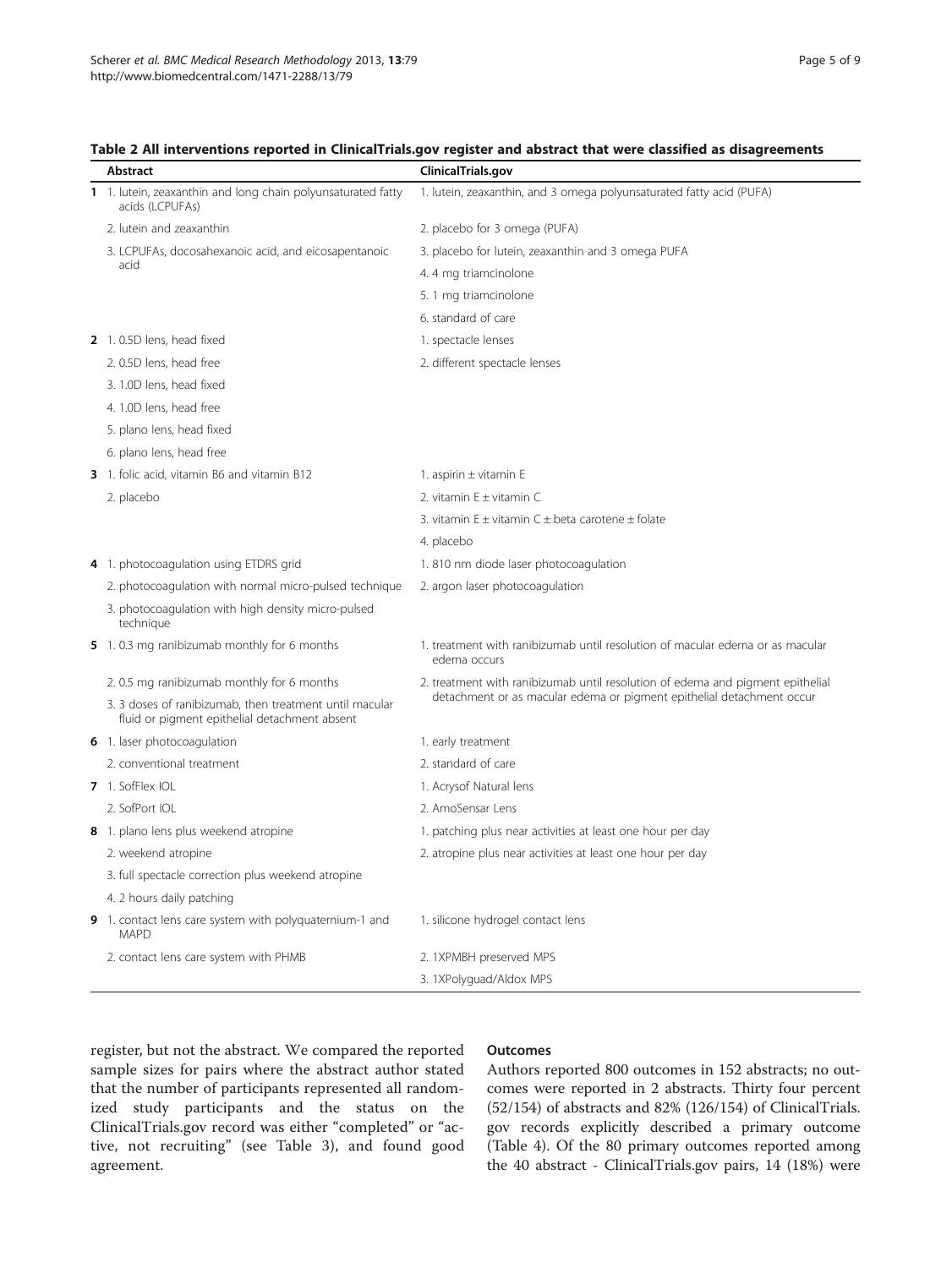<span id="page-5-0"></span>

classified as being in complete agreement and 39 (49%) as partial agreement (see Table 5). Partial agreement typically involved a more explicit description of an outcome as shown in in Table [6](#page-6-0). Of the remaining 27 primary outcomes reported in the abstract, 13 were reported elsewhere in the ClinicalTrials.gov record. There was poor agreement between non-primary outcomes reported in the abstract with those reported in ClinicalTrials.gov (see Table 5).

#### Funders

One hundred forty-six unique funders were identified in either the abstract or the ClinicalTrials.gov record. At

Table 3 Comparison of number of randomized study participants reported in abstract with number reported in ClinicalTrials.gov

| Sample size comparisons for 66 abstract-ClinicalTrials.gov pairs       |                  |  |  |  |
|------------------------------------------------------------------------|------------------|--|--|--|
| No. (%) pairs with exact match                                         | 20 (39)          |  |  |  |
| No (%) pairs with percent difference $\pm$ 10%                         | 18(27)           |  |  |  |
| No $%$ ) pairs with percent difference <sup><math>*</math></sup> > 10% | 28 (42)          |  |  |  |
| Range of percent differences                                           | $-106.6$ to 88.7 |  |  |  |
| Average (SD) percent difference                                        | 1.0(32.9)        |  |  |  |

\*Percent difference = ((No. participants reported in abstract – No. reported in ClinicalTrials.gov)/ No. participants reported in ClinicalTrials.gov) X 100. Includes abstract-ClinicalTrials.gov pairs where number of participants in abstract included all randomized study participants and the status on the ClinicalTrials.gov record was either "completed" or "active, not recruiting.

| Table 4 Agreement between conference abstract and       |
|---------------------------------------------------------|
| ClinicalTrials.gov register on reporting of one or more |
| primary outcomes (n = 152 abstract-Clinical Trials.gov  |
| pairs)                                                  |

|                                         | ClinicalTrials.gov                     |                                    |                             |  |  |
|-----------------------------------------|----------------------------------------|------------------------------------|-----------------------------|--|--|
| Abstract                                | Reporting $\geq$<br>primary<br>outcome | Not reporting a<br>primary outcome | Total<br>number of<br>pairs |  |  |
|                                         | No.                                    | No.                                | No.                         |  |  |
| Reporting $\geq$ one<br>primary outcome | 40                                     | 12                                 | 52                          |  |  |
| Not reporting a<br>primary outcome      | 86                                     | 16                                 | 102                         |  |  |
| <b>Total number of</b><br>pairs         | 126                                    | 28                                 | 154                         |  |  |

least one funder was reported in each ClinicalTrials.gov record, but only in 62% of abstracts (95/154). More than one funder was reported in 41 ClinicalTrials.gov records and in 19 abstracts. The same funder(s) were reported in both sources for 10 studies. We observed partial agreement across funders for 37 pairs, in which an additional or different funder was reported in either the abstract or in the ClinicalTrials.gov record.

#### Contact information

The name of a contact person was included on 83% (128/154) of ClinicalTrials.gov records, but a phone number was found on only 25, and an email address on 26 records. No contact information was provided on any conference abstract except author name and affiliation.

#### **Discussion**

A substantial amount of additional information on study design was available on the ClinicalTrials.gov record that was not presented in a corresponding conference abstract. Information on multi-center status, eligibility criteria with respect to sex, who is masked, and primary outcome is

Table 5 Agreement between conference abstract and ClinicalTrials.gov register on outcomes ( $n = 40$  abstract-ClinicalTrials.gov pairs reporting  $\geq 1$  primary outcome and 152 abstract-clinicaltrials.gov pairs reporting a non-primary outcome)

|                                        | Primary<br>Outcome | Non-primary<br>outcome |
|----------------------------------------|--------------------|------------------------|
|                                        | No. (%)            | No. (%)                |
| Total outcomes reported in<br>abstract | 80 (100)           | 708 (100)              |
| Complete agreement                     | 14 (18)            | 57 (8)                 |
| Partial agreement                      | 39 (49)            | 205 (29)               |
| Not reported in ClinicalTrials.<br>gov | 27(34)             | 446 (63)               |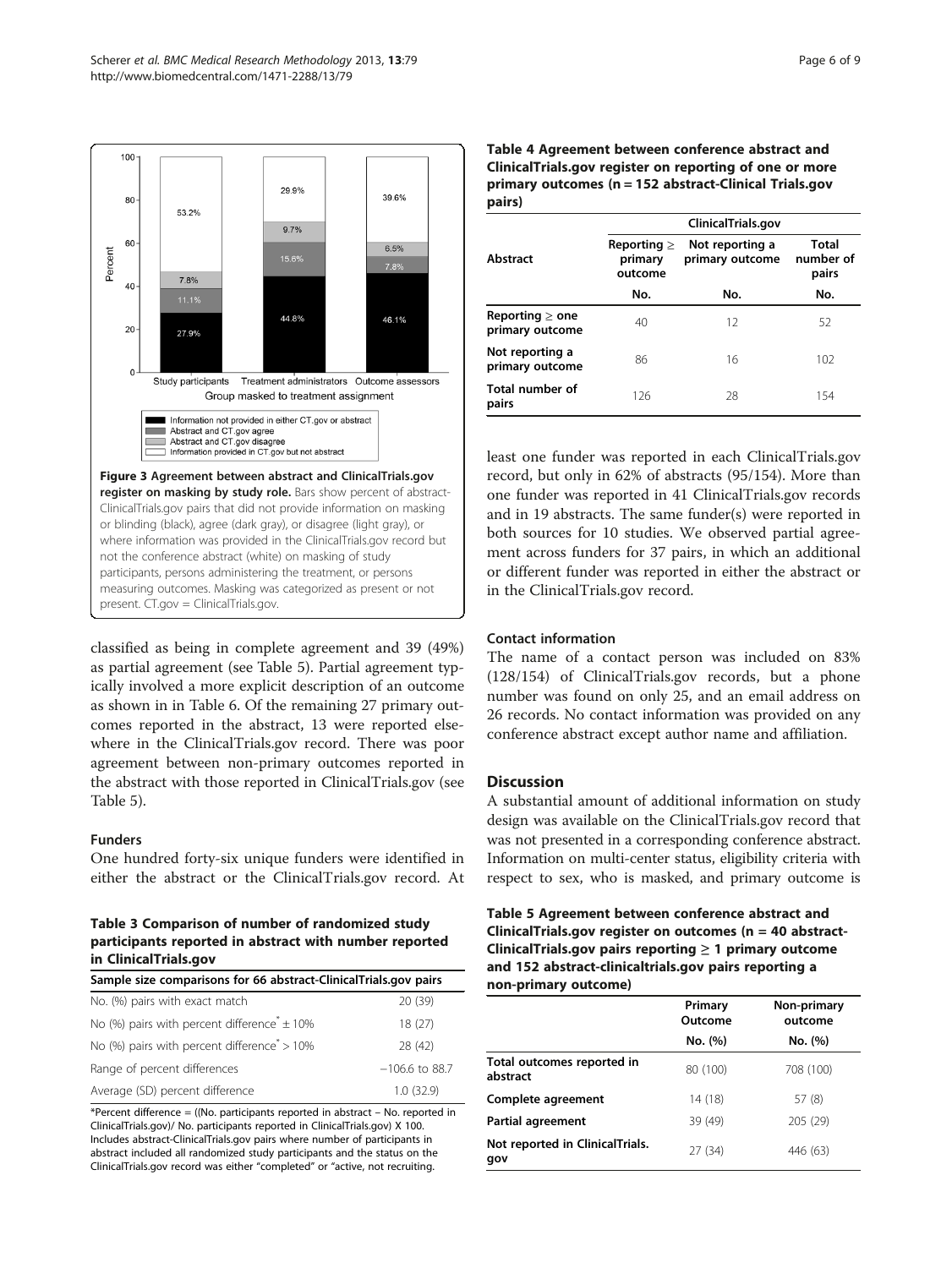| Abstract                                                                                                                                                        | ClinicalTrials.gov                                                                                                                                                                    | <b>Classified as</b>                                            |  |  |
|-----------------------------------------------------------------------------------------------------------------------------------------------------------------|---------------------------------------------------------------------------------------------------------------------------------------------------------------------------------------|-----------------------------------------------------------------|--|--|
| 1 Retinal thickness in the peak oedematous field on the retinal<br>maps of the fast module scans of the Stratus OCT                                             | Retinal thickness by fast retinal thickness mapping by optical<br>coherence tomography at 0,2,4,8,10,15,20,30,60,90,120,and<br>180 min after last swallow of glycerol                 | Extra information in<br>ClinicalTrials.gov                      |  |  |
| 2 Visual acuity                                                                                                                                                 | Mean change in best corrected visual acuity as assessed by<br>number letters read correctly on ETDRS eye chart at starting<br>test distance of 4 meters from baseline to 1.3.6 months | Extra information in<br>ClinicalTrials.gov                      |  |  |
| 3 ETDRS best corrected visual acuity at 2, 6 and 12 weeks; OCT<br>at 2 and 6 weeks; fluorescein angiography at 2 and 6 weeks                                    | Best corrected visual acuity, OCT foveal thickness, fluorescein<br>angiogram                                                                                                          | Extra information in<br>abstract                                |  |  |
| 4 Change from baseline in major symptom complex score<br>over period 1, consisting of runny nose, sniffles, itchy nose,<br>nose blows, sneezes, and watery eyes | Mean change from baseline of major symptoms related to<br>seasonal allergic rhinitis                                                                                                  | Extra information in<br>abstract                                |  |  |
| 5 Retinal detachment rate; surgery-related complications;<br>patient comfort; refractive change; visual acuity; OCT                                             | Retinal detachment rate at 6 months                                                                                                                                                   | <b>Extra</b><br>complementary<br>information in both<br>sources |  |  |

<span id="page-6-0"></span>Table 6 Examples of primary outcomes reported in ClinicalTrials.gov register with primary outcome reported in abstract classified as "partial agreement"

present to varying degrees in the ClinicalTrials.gov register record. In addition, the name of a contact was included in 83% of ClinicalTrials.gov records, so that if desired information about the trial was not available, or conflicted with what was reported in the abstract, a systematic reviewer could contact the study author directly, although contact information was provided in a minority of ClinicalTrials. gov records.

Thus, if a trial registration number is available for a study to be included in a systematic review, a systematic reviewer may be able to find additional information about study design in a trials register record. However, there are caveats to these findings. First, information about trial registration may not be required nor provided by conference organizers generally. Second, we encountered numerous disagreements between the information provided in the conference abstract with information contained within the ClinicalTrials.gov record on a number of items. ClinicalTrials.gov was originally intended to provide a source of information about the existence of a trial for patients and clinicians, to diminish redundant research effort, and to alert researchers to the possibility of publication bias. Currently it provides limited protocol information, although it would be a natural repository for full protocols. A published protocol or design and methods paper would provide more information, but until public availability of all trial protocols is achieved, trials registers serve as surrogates for study protocols.

The findings from our study relate specifically to ARVO abstracts and ClinicalTrials.gov and may not be applicable to other conference abstracts or trials registers. Furthermore, our requirement that a valid ClinicalTrials.gov registration number be reported on the abstract submission form could mean that studies

were actually registered but the number not recorded or incorrectly recorded.

Previous studies have identified discrepancies between trials register records and associated full length publication on study design characteristics, especially related to the description of primary and secondary outcomes [[11-16](#page-8-0)]. In our study, we found discrepancies related to the detailed descriptions of study interventions and outcomes reported in the conference abstract compared with those reported in the ClinicalTrials.gov record. Frequently there was more information available in the abstract than was in the ClinicalTrials.gov record (e.g., dose or duration of treatment). Most disturbing was the appearance of additional treatment arms in the abstract that were not included in the register, suggesting that investigators are not regularly updating the trial register record as required or that abstracts represent preliminary findings, before an arm was dropped.

The discrepancies in outcomes may be an indication of error, selective outcome reporting, or simply due to investigators not updating the ClinicalTrials.gov record in a timely manner. We obtained register records that were available shortly following presentation of abstract results at ARVO, so any additional outcomes or changes in the study design should have been incorporated into the trial register as an amendment to the protocol items. In addition, we compared outcomes in only one direction, i.e. from abstract to Clinicaltrials.gov record. We did not do the reverse analysis (i.e. comparing all outcomes reported in ClinicalTrials.gov with those reported in the abstract) because we would not expect an abstract to include all outcomes reported in ClinicalTrials.gov. In so doing, we did find that sometimes the outcome reported in the abstract as the "primary" outcomes was a secondary outcome in the ClinicalTrials.gov record.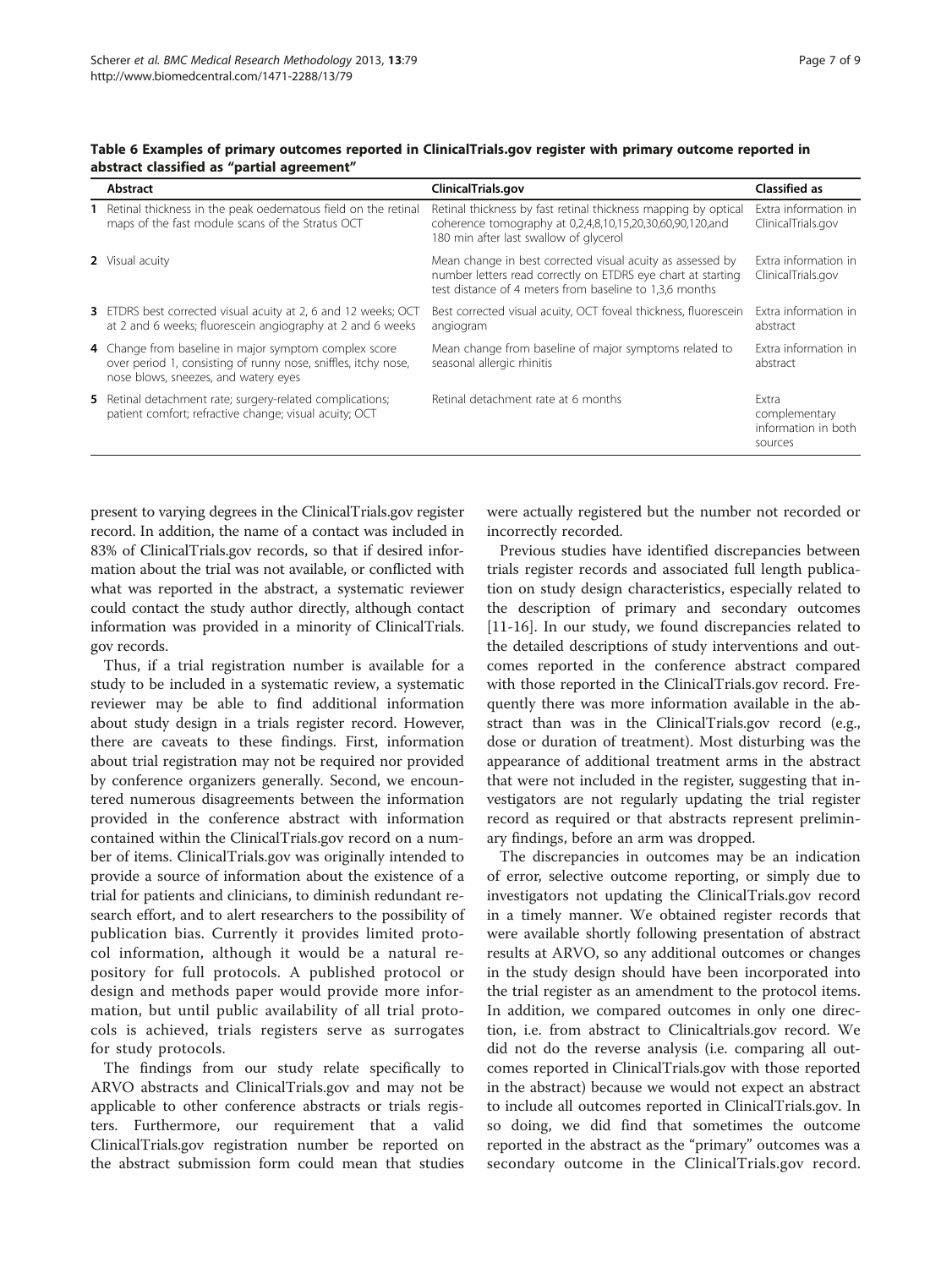<span id="page-7-0"></span>In the future it will be of interest to compare outcomes reported as results with the specified outcomes in the ClinicalTrials.gov record. Results reporting in ClinicalTrials.gov opened in September 2008. When we retrieved the records in May and June 2009, none of the records included any study results when downloaded.

Other studies have also found discrepancies between the description of an RCT as reported in an abstract with what was reported in a full length publication [[17-21](#page-8-0)]. It would be of interest to make a three-way comparison of a conference abstract, trial register and results record, and full length publication to determine congruence between these sources of information. It would also be useful for authors to include conference abstracts in the ClinicalTrials.gov record as a publication, in addition to full length publications.

Whether the study results reported in an abstract should be included in a systematic review or used to make clinical decisions is unclear. That results from abstracts are being included in systematic reviews has been reported in a sample of meta-analyses indexed in Medline [\[7](#page-8-0)], for health technology assessments [5], and for drug formulary decision-making [[22\]](#page-8-0). Including abstracts in systematic reviews is recommended by IOM [1], the Cochrane Collaboration [\[23](#page-8-0)], and the Agency for Health Care Research and Quality [\[24\]](#page-8-0), although caution is urged due to the preliminary nature of abstract results [[25,26\]](#page-8-0). Results from a Cochrane systematic review found that there was an overall smaller treatment effect if systematic reviewers included abstract results in the review compared to the treatment effect size without abstracts included, although this finding was not statistically significant [3]. Additional investigators report similar results, showing small reductions in the size of the treatment effect when abstract results are included in a systematic review [[27,28\]](#page-8-0).

Overall, given our findings, we would encourage systematic reviewers to take advantage of the information provided in the ClinicalTrials.gov record to supplement the information provided in an abstract. We did not record the amount of time it took to extract information for each record. Because the trials register number was available, matching the abstract to the registry report was straightforward. Extracting all the information we did for our study was somewhat time consuming, and we found that it was more efficient to obtain the information from the tabular view in ClinicalTrials.gov rather than the full text view. Most likely, it would take much less time for a systematic reviewer looking for specific information. We would caution systematic reviewers to exercise care in using data from a trials register record, however, as with any unpublished study result. In many cases, systematic reviewers may not be able to distinguish between conflicting reports and still find it necessary to contact the study investigators. For this situation, the ClinicalTrials.gov record frequently provides contact information that is almost always missing from a conference abstract.

## Conclusions

Systematic reviewers may find additional information about an RCT in the ClinicalTrials.gov record to supplement the information provided in a conference abstract. However, it may still be necessary to contact study investigators for information not included in either the abstract or ClinicalTrials.gov record, or that is in conflict between the two sources.

#### Abbreviations

ARVO: Association for Research in Vision and Ophthalmology; CONSORT: Consolidated Standards of Reporting Trials; IOM: Institute of Medicine; RCT: Randomized controlled trial.

#### Competing interests

The authors declare that they have no competing interests.

#### Authors' contributions

RWS conceived of the study, participated in the study design and data extraction, entered the data in the Access database, participated in the analysis and interpretation of results, and drafted the manuscript. LH participated in the study design, data extraction, analysis and interpretation of results. AE participated in the study design, data extraction, and interpretation of results. JT participated in the study design and data extraction. KD participated in data extraction and interpretation of results. All authors read, edited, and approved the final manuscript.

#### Funding

Funding for this study was provided by the National Eye Institute, National Institutes of Health, Grant 1U01EY020522. Publication of this article was funded in part of the Open Access Promotion Fund of the Johns Hopkins University Libraries.

#### Author details

<sup>1</sup> Center for Clinical Trials, Department of Epidemiology, Johns Hopkins Bloomberg School of Public Health, Baltimore, MD 21205, USA. <sup>2</sup>Baptist Desoto Hospital, Southaven, MS 38671, USA.

#### Received: 1 February 2013 Accepted: 7 June 2013 Published: 18 June 2013

#### References

- 1. IOM (Institute of Medicine): Knowing What Works in Health Care: a Roadmap for the Nation. Committee on Reviewing Evidence to Identify Highly Effective Clinical Services. Washington DC: The National Academic Press; 2011.
- 2. Scherer RW, Langenberg P, Von Elm E: Full publication of results initially presented in abstracts. Cochrane Database Syst Rev 2007, 2. doi:[10.1002/](http://dx.doi.org/10.1002/14651858.MR000005.pub3) [14651858.MR000005.pub3.](http://dx.doi.org/10.1002/14651858.MR000005.pub3) Art. No.: MR000005.
- 3. Hopewell S, McDonald S, Clarke MJ, Egger M: Grey literature in metaanalyses of randomized trials of health care interventions. Cochrane Database Syst Rev 2007, 2. Art. No.:MR000010. DOI: [10.1002/14651858.](http://dx.doi.org/10.1002/14651858.MR000010.pub3) [MR000010.pub3](http://dx.doi.org/10.1002/14651858.MR000010.pub3).
- 4. Hopewell S, Eisinga A, Clarke M: Better reporting of randomized trials in biomedical journal and conference abstracts. J Information Science 2008, 34:162–173.
- 5. Dundar Y, Dodd S, Williamson P, Walley T, Dickson R: Searching for and use of conference abstracts in health technology assessments: Policy and practice. Int J Technol Assess Health Care 2006, 22:283–287.
- 6. Egger M, Juni P, Bartlett C, Holensteing F, Sterne J: How important are comprehensive literature searches and the assessment of trial quality in